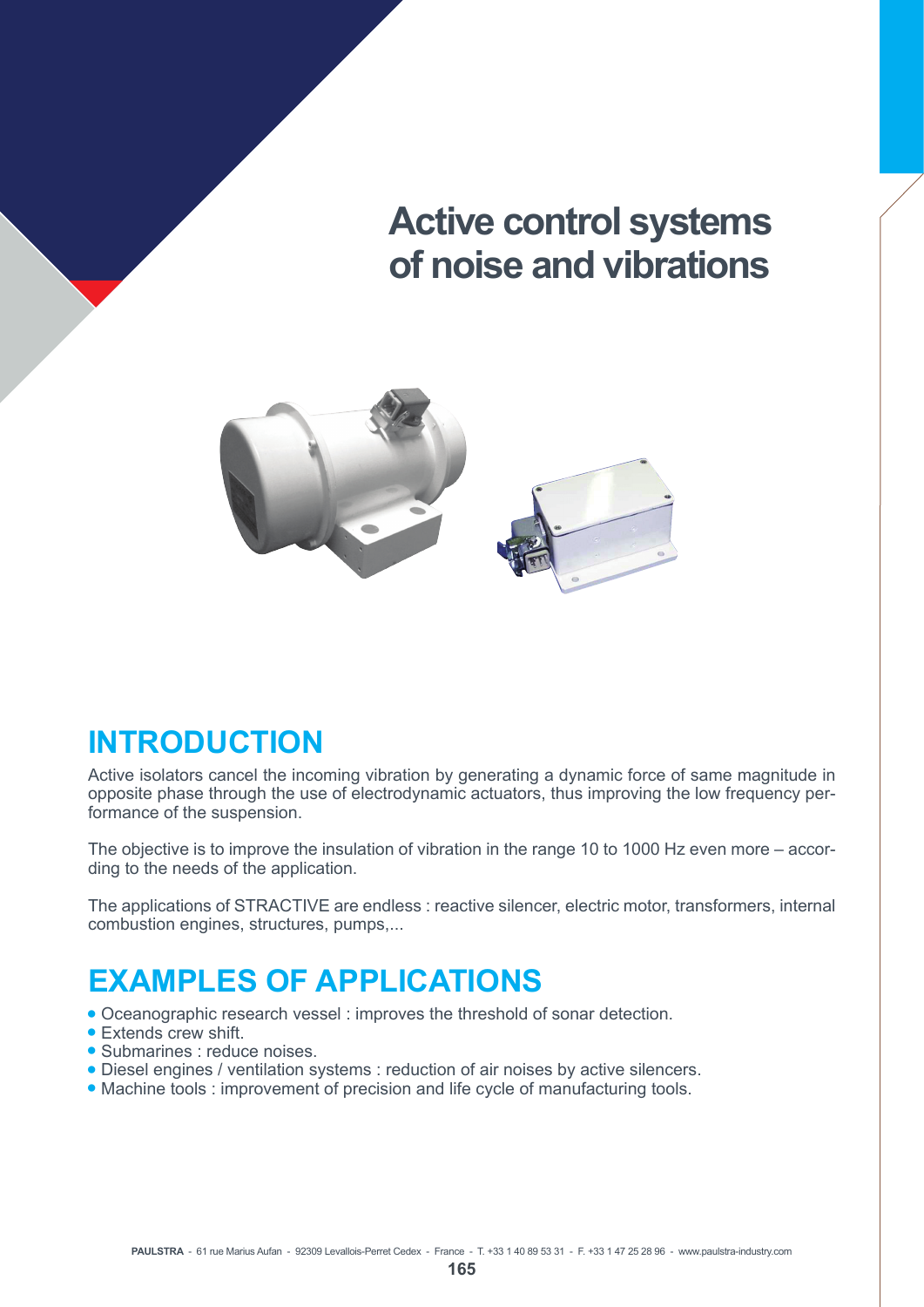# **ADVANTAGES**

- To improve dynamic isolation offered by passive suspensions of the same stiffness.
- To improve uncoupling between structures.
- To simplify the installation of the equipment by reducing or eliminating inertia blocks.
- $\bullet$  To reduce structural stress and increase life.
- To reduce noise
- $\bullet$  To reduce movement of connections to equipment
- Excellent vibration reduction : 12 to 36 dB of additional filtering compared to the passive solution only.
- $\bullet$  Total suppression of the most annoying harmonic.
- Performance upgrade of existing machines with minimum impact (Add-on kit).
- $\bullet$  Space & weight saving.
- Improve the professional environment in term of noises and vibrations exhibition.
- $\bullet$  Reduce submarines noises.

### **PRINCIPLE**